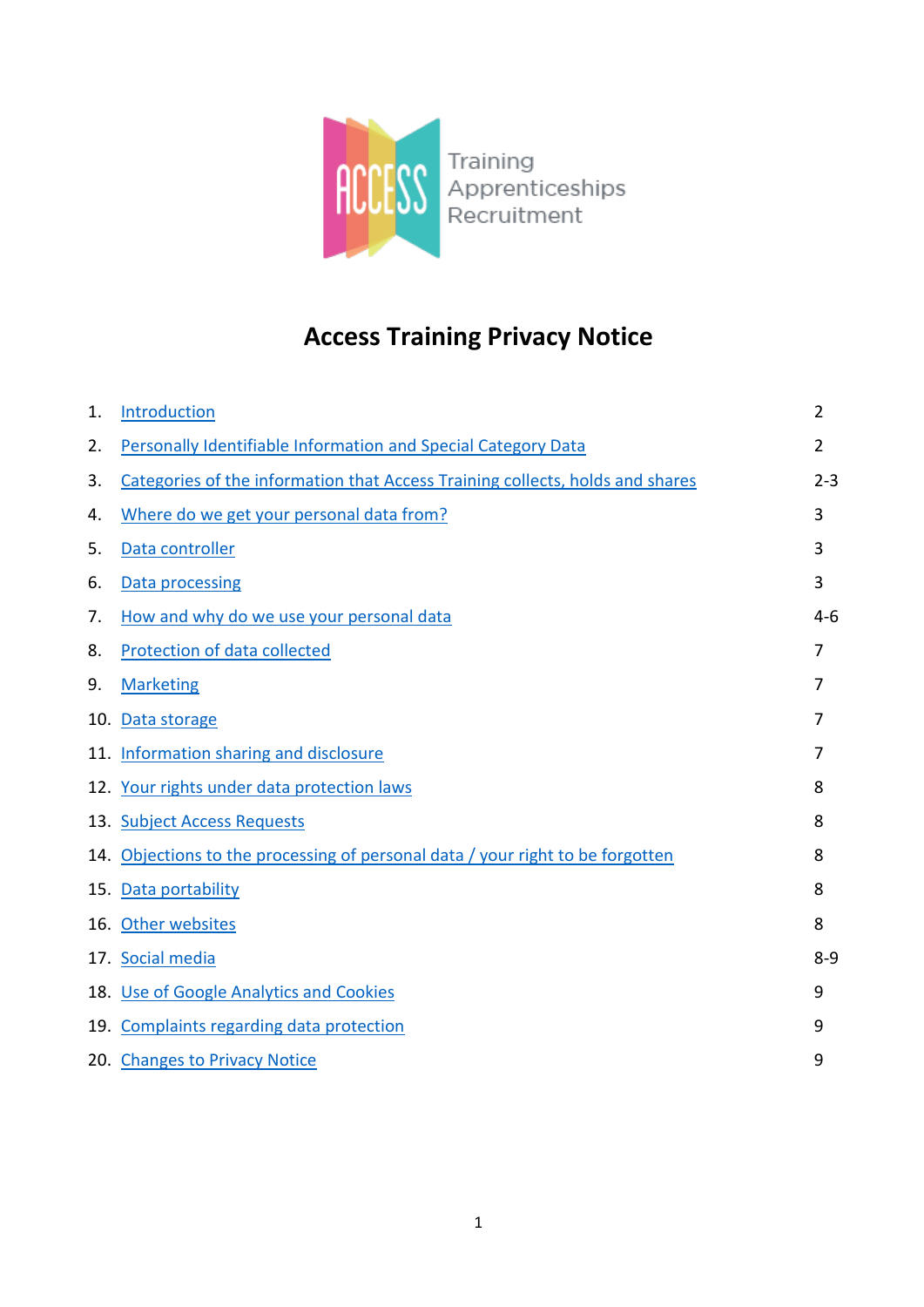## <span id="page-1-0"></span>1. Introduction

Access Training is committed to preserving the privacy of its staff, employers and learners to comply with the Data Protection Act (DPA) 2018 and the General Data Protection Regulation (GDPR) 2018.

The data protection principles are set out in the DPA (2018). Articles 5 and 6 of the GDPR (2018) will describe the ways in which we use the personal data that we collect.

The Privacy Notice applies to information that Access Training collects about:

- People who undertake a learning programme with Access Training (learners)
- People who are employed by Access Training or work under a contract for services e.g. an associate
- Employers who work with Access Training in the delivery of a learning programme
- Individuals who request information from Access Training.

This Privacy Notice explains what Personally Identifiable Information and Special Category Data Access Training collects, why we need it, and what we do with it.

## <span id="page-1-1"></span>2. Personally Identifiable Information (PII) and Special Category Data (SCD)

PII is data that makes you identifiable, for example your name, address, data of birth, National Insurance Number, etc.

SCD specifically relates to personal data revealing:

- Racial or ethnic origin
- Political opinions
- Religious or philosophical beliefs
- Trade union membership
- The processing of genetic data, biometric data for the purpose of uniquely identifying a natural person
- Data concerning health; or
- Data concerning a natural person's sex life or sexual orientation.

<span id="page-1-2"></span>Such information will be stored and protected in line with the DPA (2018).

### 3. Categories of the information that Access Training collects, holds and shares

| <b>Personal data collected</b>                          | When we collect it                               |
|---------------------------------------------------------|--------------------------------------------------|
| Name, address, postcode, NI number, contact             | Learner sign up / Information, Advice & Guidance |
| information, date of birth, next of kin                 | (IAG), when a new staff member commences         |
|                                                         | employment                                       |
| <b>Bank details</b>                                     | Once entitlement to learner bursary is confirmed |
| Bank details, tax code, tax history for tax year        | When a new staff member or associate commences   |
|                                                         | employment / work                                |
| Photograph (with consent)                               | When a learner / staff member commences a        |
|                                                         | programme / employment with us                   |
| Ethnicity, religion, sexual orientation, disability and | Learner sign up / IAG, when a new staff member   |
| nationality                                             | commences employment                             |
| Special Educational Needs (SEN)                         | Learner sign up / IAG.                           |
| Education, qualifications and experience                | Learner sign up / IAG, application of employment |
| <b>Financial details</b>                                | Setting up supplier payments, direct debits      |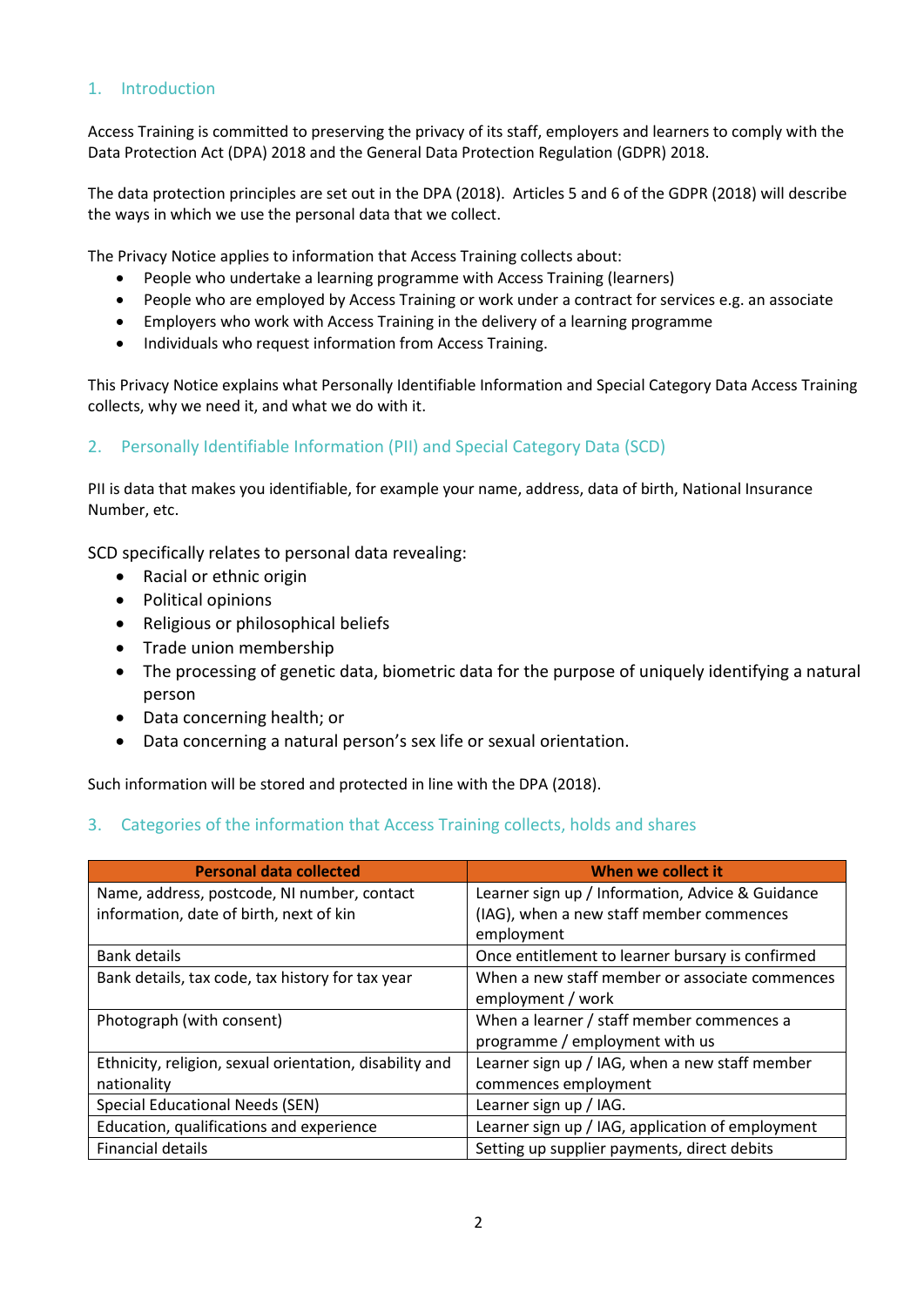| Company / organisation details | When agreement is made to place a learner for an<br>apprenticeship or work experience opportunity |
|--------------------------------|---------------------------------------------------------------------------------------------------|
| Website usage data             | When people visit our website (see section 18)                                                    |

## <span id="page-2-0"></span>4. Where do we get your personal data from?

We collect personal information about you from various sources which may include:

- Directly from you
- From family members
- From third parties acting on your behalf
- From companies that sub-contract to us
- From Access 2 Apprenticeships
- From current and/or previous employers
- From Access Training business partners (for example recruitment providers, agencies, contractors)
- From government bodies including local authorities, law enforcement agencies, social care agencies
- From external funding providers
- From medical practitioners
- We may also collect personal information about you via our website [www.atem.co.uk,](http://www.atem.co.uk/) through online or paper forms, telephone calls, face to face meetings, home visits, email, surveys, social media or web chat.

## <span id="page-2-1"></span>5. Data Controller

We are the organisation who is responsible for deciding how we collect and use your information. Access Training has a Data Protection Manager and a dedicated GDPR committee who work together to ensure that we constantly review ways in which data is processed and how we can continually protect our data in line with the GDPR. The GDPR committee can be contacted on [gdpr@atem.co.uk.](mailto:gdpr@atem.co.uk)

### <span id="page-2-2"></span>6. Data Processors

Access Training as 'Data Controller' have a number of 'Data Processors'. These are people or organisations which process data for us.

- Awarding bodies e.g. City & Guilds, ABC Awards, Chartered Institute of Housing, Highfields, Institute of Leadership & Management, Pearson
- Cognassist
- Education & Skills Funding Agency (ESFA)
- Her Majesty Revenue & Customs (HMRC)
- Nest (our workplace pension provider)
- Ofsted
- PICS (software used by training providers that deliver ESFA programmes, to store learner information)
- Sage
- Schools that place learners with us
- Student Loan Company
- Walled Garden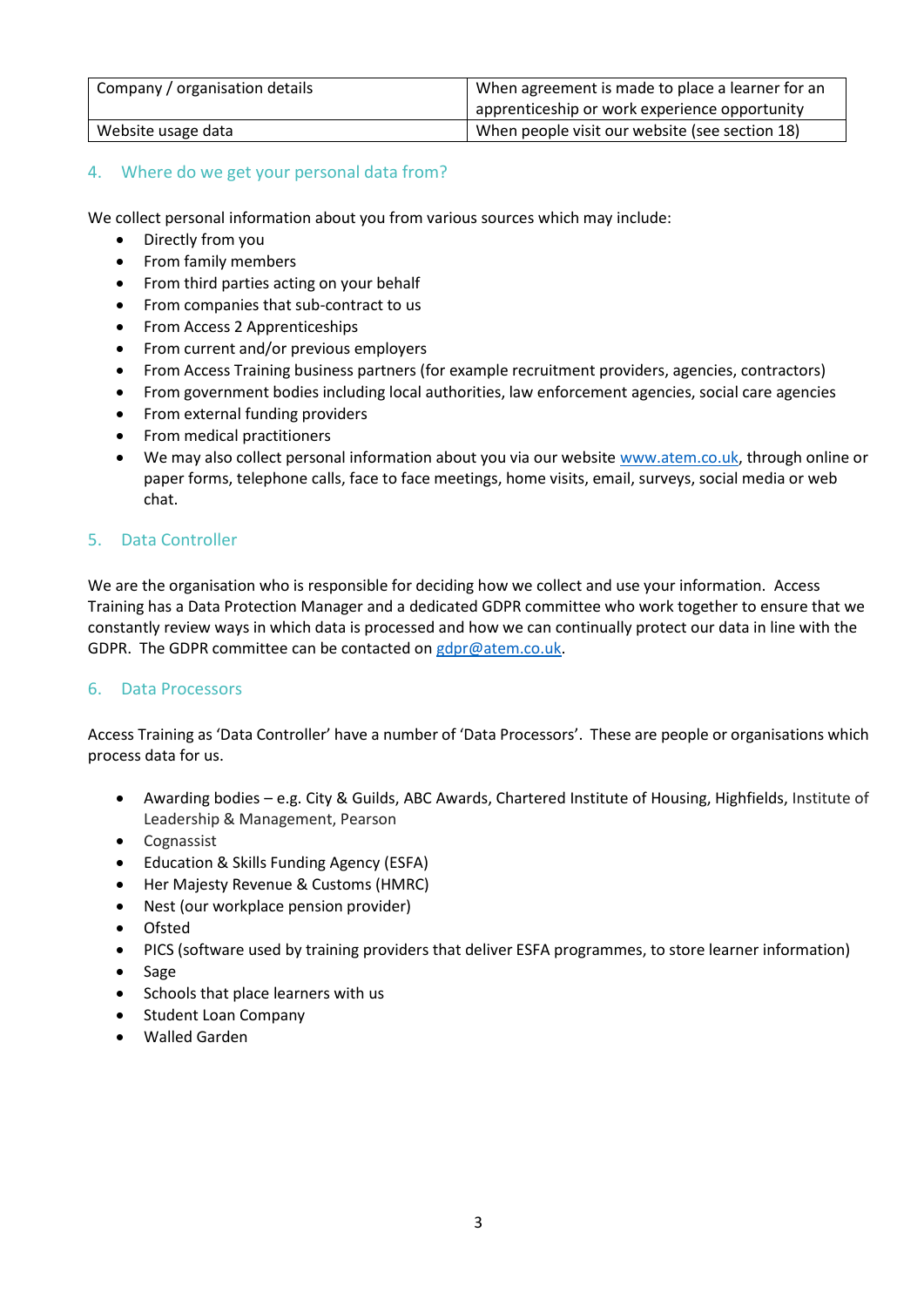## <span id="page-3-0"></span>7. How and why do we use your personal data

When you choose to share data with Access Training we will only process this data where we have a legal reason to process it, or with your consent. We may use your personal data for the following purposes (PTO):

| <b>Purposes of data</b>      | <b>Specifically</b>                                            | Our lawful basis for doing so |
|------------------------------|----------------------------------------------------------------|-------------------------------|
| To manage your programme     | To process applications,                                       | Performance of a contract     |
|                              | enrolments and contracts.                                      |                               |
|                              | To set up and maintain a learner                               | Performance of a contract     |
|                              | agreement with you, we require                                 |                               |
|                              | personal information to help us                                |                               |
|                              | identify you and in some cases,                                |                               |
|                              | those you are living with. You are                             |                               |
|                              | responsible for letting those                                  |                               |
|                              | people know that we hold this                                  |                               |
|                              | information. We store your                                     |                               |
|                              | information electronically in PICS                             |                               |
|                              | (see section 6 for explanation)                                |                               |
|                              | and scanned hard copies in an                                  |                               |
|                              | internal database.                                             |                               |
|                              | To be able to determine eligibility                            | Performance of a contract     |
|                              | for our courses when signing you                               |                               |
|                              | up on programme. We can only                                   |                               |
|                              | do this if you supply us with the                              |                               |
|                              | information we ask for.                                        |                               |
|                              | To enable us to assess any                                     | Legal obligation              |
|                              | financial entitlement such as                                  |                               |
|                              | bursary, student loans and travel                              |                               |
|                              | reimbursement, we will need<br>information about your personal |                               |
|                              | and financial circumstances.                                   |                               |
| To meet contractual          | To fulfil our contractual / legal                              | Performance of a contract     |
| requirements                 | duties as a training provider, we                              | Legal obligation              |
|                              | have to provide the ESFA with                                  |                               |
|                              | certain information about you in                               |                               |
|                              | order to draw down funding for                                 |                               |
|                              | your training. We can only do                                  |                               |
|                              | this if you supply us with the                                 |                               |
|                              | information we ask for.                                        |                               |
| To provide a quality service | To ensure we meet a certain                                    | Performance of a contract     |
|                              | quality standard we collect                                    | Legitimate interests          |
|                              | feedback from learners and                                     |                               |
|                              | employers in the form of surveys                               |                               |
|                              | and progression information. We                                |                               |
|                              | can only do this if you supply us                              |                               |
|                              | with feedback on the service that                              |                               |
|                              | you receive and what path you                                  |                               |
|                              | choose to take upon completing                                 |                               |
|                              | your qualification with us.                                    |                               |
|                              |                                                                |                               |
|                              |                                                                |                               |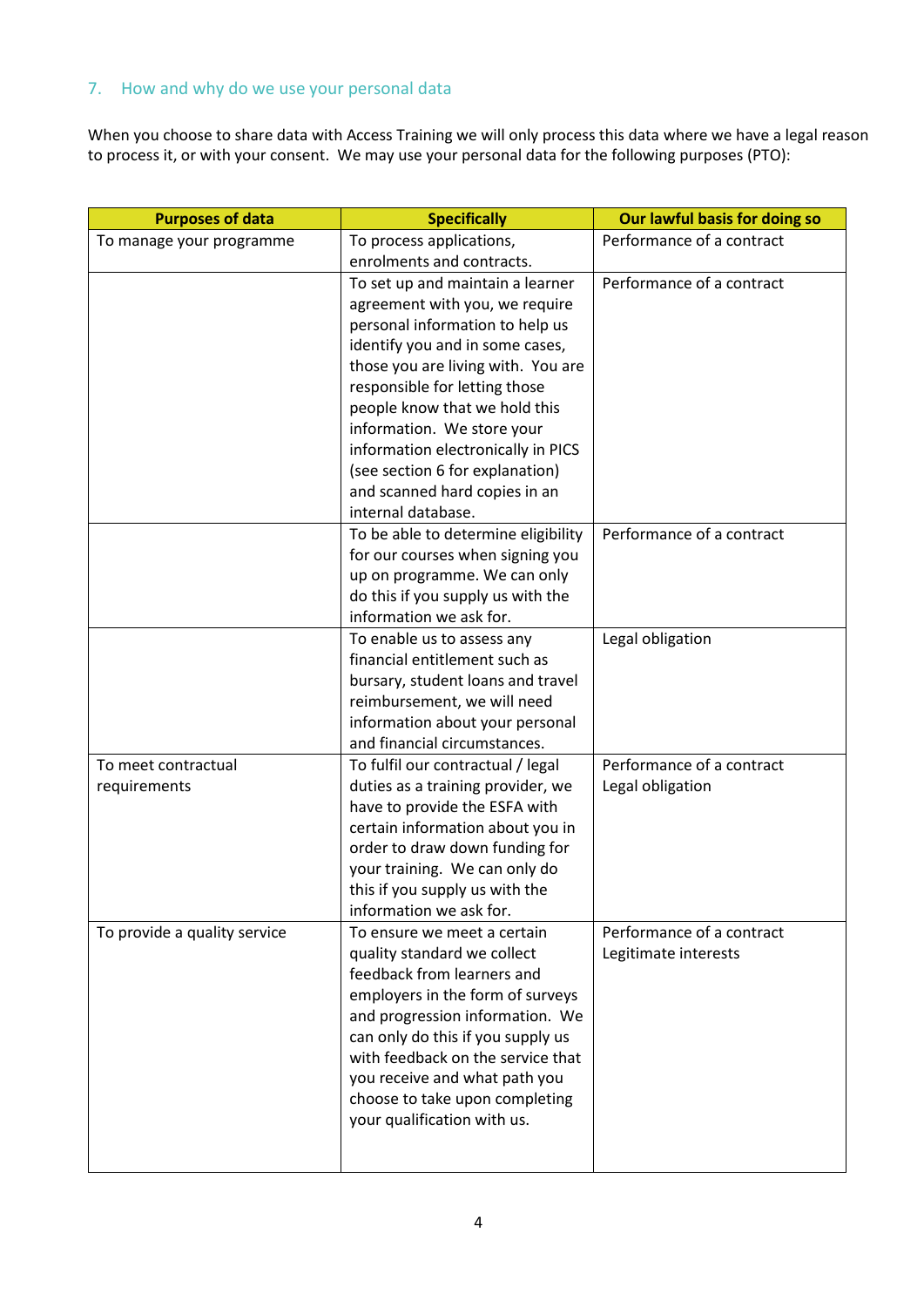| Recruitment and employment                   | To support our recruitment<br>processes we will need certain<br>information about you and your<br>employment history / experience.<br>Any application forms or CVs that<br>are submitted to the company on<br>a speculative basis at a time<br>when it is not recruiting will be<br>destroyed upon receipt and the<br>candidate will be informed of this<br>as it is not company policy to<br>retain them. | Perform a contract                         |
|----------------------------------------------|------------------------------------------------------------------------------------------------------------------------------------------------------------------------------------------------------------------------------------------------------------------------------------------------------------------------------------------------------------------------------------------------------------|--------------------------------------------|
|                                              | To process contracts of<br>employment for successful<br>candidates. If you secure<br>employment with us we will need<br>additional information to that<br>supplied at the recruitment stage.                                                                                                                                                                                                               | Perform a contract                         |
| Security and safety                          | For the prevention and detection<br>of crime. This may be through use<br>of CCTV image recording, or as a<br>result of an investigation /<br>review.                                                                                                                                                                                                                                                       | Legal obligation<br>Legitimate interests   |
|                                              | To record and identify all visitors<br>to our premises for the purposes<br>of security and Health & Safety.                                                                                                                                                                                                                                                                                                | Legitimate interests                       |
|                                              | To ensure we can assist you<br>(learners and staff members) if<br>you need emergency help or<br>assistance, we may need to<br>contact your next of kin. You are<br>responsible for letting them know<br>we are using their information for<br>this purpose.                                                                                                                                                | Vital interests                            |
| Customer service and complaint<br>resolution | For customer research purposes<br>we may contact you to check you<br>are happy with the service you<br>have received. This is so we can<br>address any issues and improve<br>our customer service.                                                                                                                                                                                                         | Legitimate interests                       |
|                                              | To effectively deal with<br>complaints. In addition to<br>collecting your name and contact<br>details, we may need to ask you<br>for further information to assist<br>us in investigating and resolving<br>your complaint. We will only ask<br>you for information which is<br>relevant to your complaint.                                                                                                 | Perform a contract<br>Legitimate interests |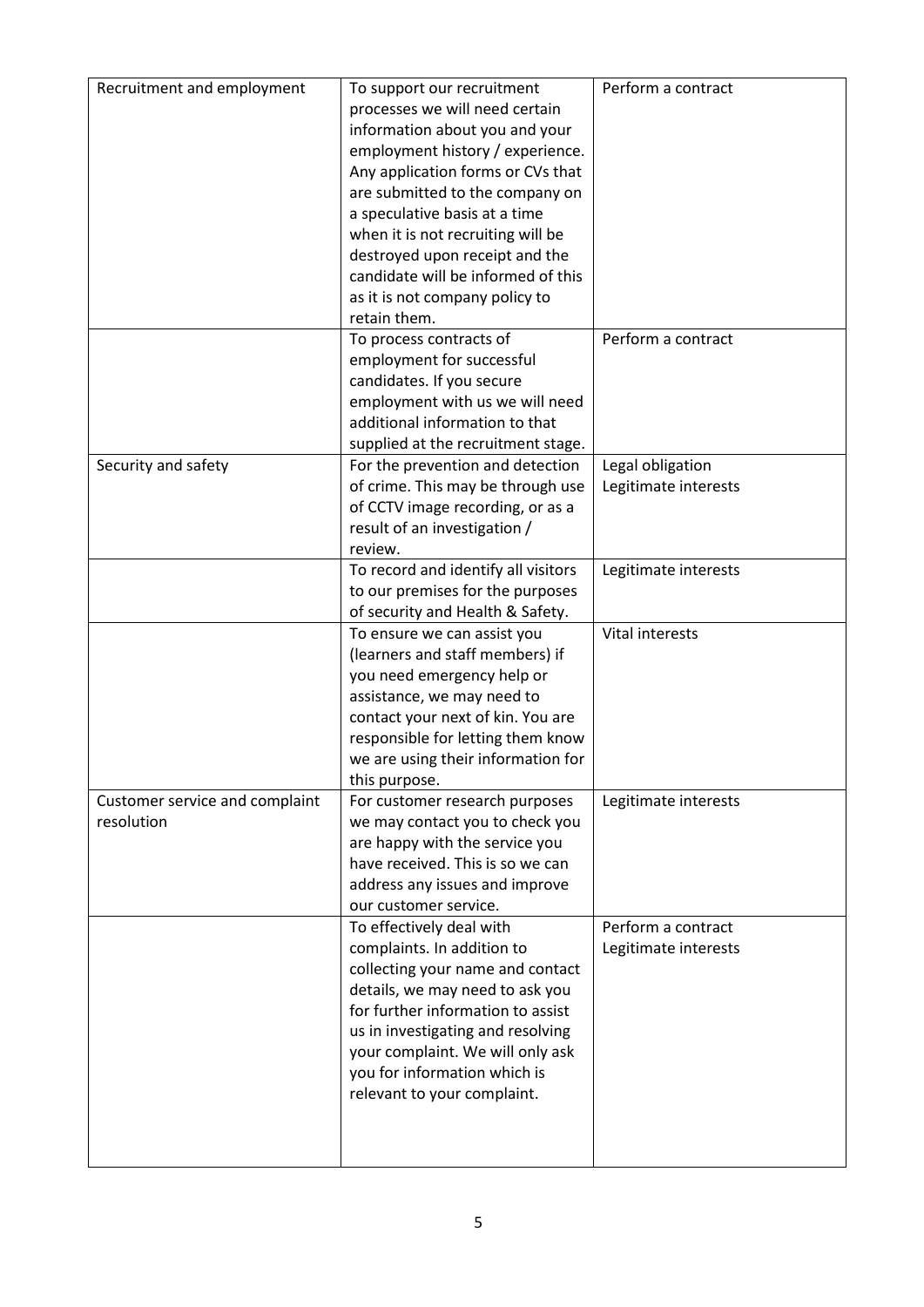|                                                 | To offer money advice we will<br>need certain details about your<br>personal and financial situation.<br>We will only provide you with<br>advice if you ask for it.                                                                                                                                                    | Consent from the data subject |
|-------------------------------------------------|------------------------------------------------------------------------------------------------------------------------------------------------------------------------------------------------------------------------------------------------------------------------------------------------------------------------|-------------------------------|
|                                                 | To enable you to share feedback<br>and concerns with us, so we can<br>satisfactorily resolve them where<br>appropriate.                                                                                                                                                                                                | Perform a contract            |
| <b>Financial purposes</b>                       | To enable us to process<br>payments, including making sure<br>you pay the correct amount of<br>tax, we may need banking details,<br>and other financial information<br>from you. In the case of<br>suppliers, we will need certain<br>information such as bank details<br>to pay invoices and set up direct<br>debits. | Perform a contract            |
| Keeping you up to date                          | To enable us to provide you with<br>useful information and any<br>updates / changes regarding our<br>service - this does not include<br>marketing communications, as<br>we need your consent to do this.                                                                                                               | Legitimate interests          |
|                                                 | To enable us to share case<br>studies or news stories about<br>you.                                                                                                                                                                                                                                                    | Consent                       |
|                                                 | To enable us to create effective<br>promotional, marketing and/or<br>commercial publications.                                                                                                                                                                                                                          | Legitimate interests          |
| Legal, statutory and contractual<br>obligations | To meet the requirements of our<br>regulator and assist us in meeting<br>our statutory obligations we may<br>need to process some of your<br>personal information.                                                                                                                                                     | Legal obligation              |
|                                                 | To fulfil our contractual<br>obligations we will need details<br>including your name, company<br>address, contact details and<br>financial/banking information.                                                                                                                                                        | Legitimate interests          |
|                                                 | For analysis purposes and to<br>produce equality and diversity<br>statistical information, we may<br>hold and use some special<br>category data such as your<br>gender, ethnicity, religion,<br>disability or sexual orientation.                                                                                      | Substantial public interest   |

At no time will Access Training use the information provided for anything other than the reasons stated in this Privacy Notice. There may be occasions where we need to process your information for another purpose. If this is the case, we will let you know and will update this Privacy Notice.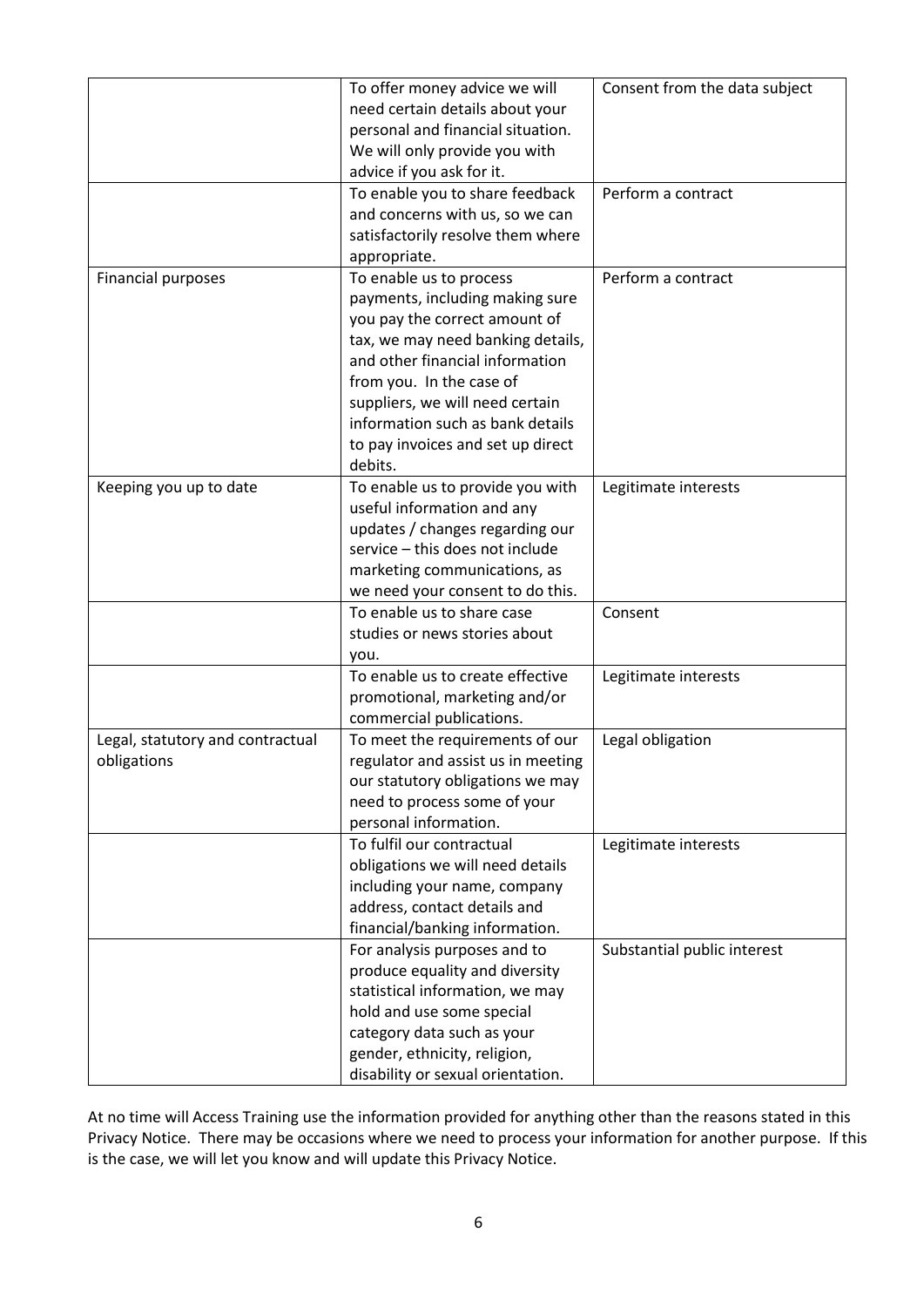If we rely on consent for processing your personal information, you can remove your consent at any time by emailing our GDPR Committee at [gdpr@atem.co.uk.](mailto:gdpr@atem.co.uk)

## <span id="page-6-0"></span>8. Protection of data collected

We will take every step to ensure that your data is protected and that we are compliant with both the GDPR and DPA (2018). You must be guarded when sharing personal data online that the page is secure as we aren't able to offer protection on information transferred via the internet. Access Training will ensure that information once received will be protected and daily checks on our servers will take place. All our systems that contain personal data are password protected and are changed at appropriate intervals.

## <span id="page-6-1"></span>9. Marketing

We'd like to keep you up to date with information about our products and services.

However, we will always ask for your consent to do this, so you stay in control of what we send to you and when we contact you. Even if you do consent and then change your mind, you can withdraw your consent at any time by emailin[g gdpr@atem.co.uk.](mailto:gdpr@atem.co.uk)

## <span id="page-6-2"></span>10. Data storage

Data relating to our funded contracts (such as the ESFA), current / ex-employees and financial data will be stored in line with the associated legal or contractual requirements.

## <span id="page-6-3"></span>11. Information sharing and disclosure

Access Training does not sell or rent personal information. Information may by necessity be disclosed to government bodies such as the ESFA, DWP and HMRC.

Organisations that Access Training may share personal information with includes:

- Awarding Bodies
- Cognassist
- Companies House
- Department for Education
- Department for Work and Pensions
- Employers
- Job Centre Plus
- Ofsted
- Pension Service (NEST)
- Police
- Referral partners such as (but not limited to) Connexions, Futures and other Training Providers / Colleges
- Schools
- Social Care
- Sub-contractors
- Third party companies that may contact ex-learners to identify their progression following completion of a course with us e.g. Yellow Bird.

On occasions, we may also discuss a learner's progress with their parent / guardian / carer / social worker if they are under 18.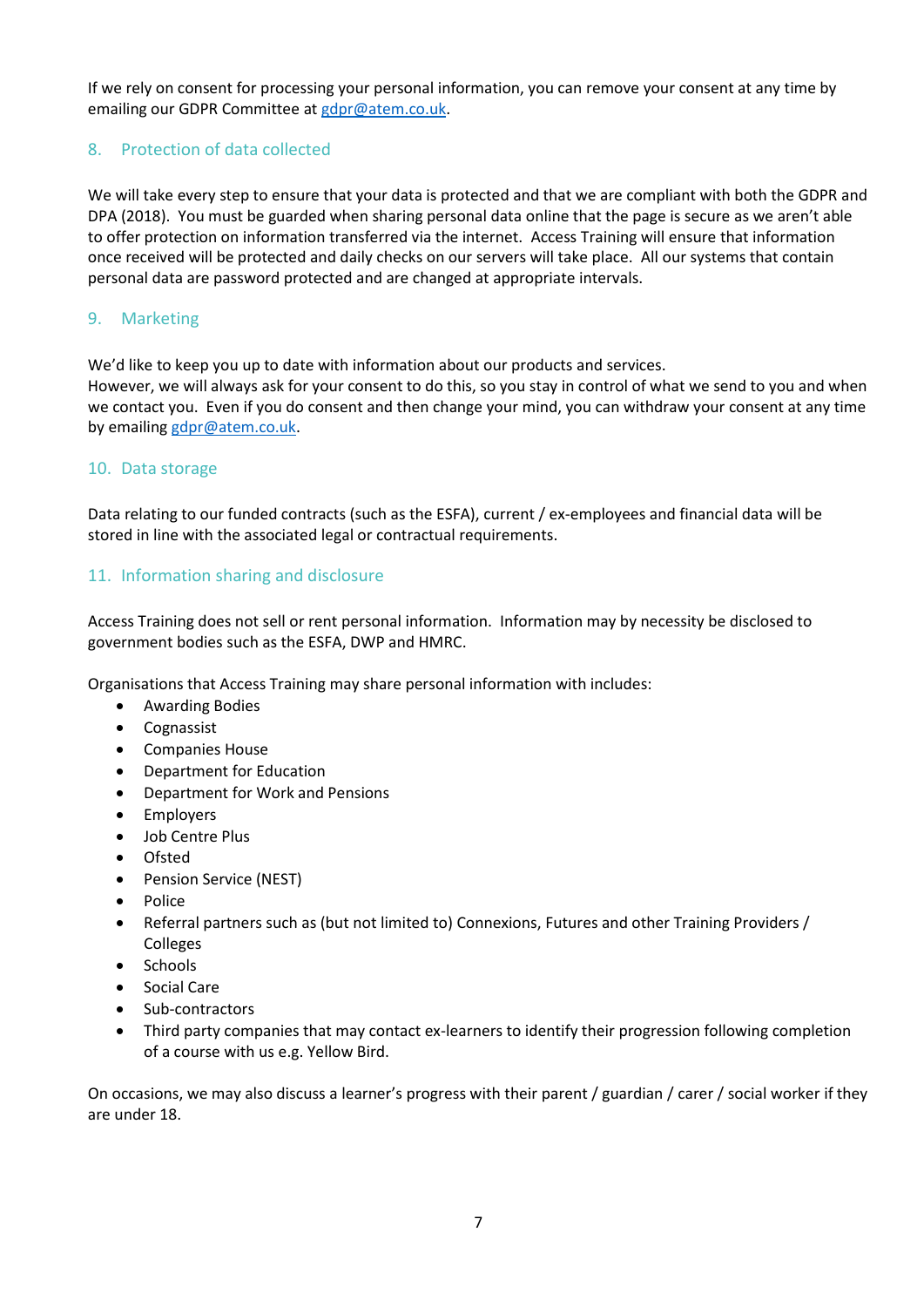#### <span id="page-7-0"></span>12. Your rights under data protection laws

You have 8 rights under the new law, which are as follows:

- The right to be informed
- The right of access
- The right to rectification
- The right to erasure
- The right to restrict processing
- The right to data portability
- The right to object
- Rights in relation to automated decision making and profiling.

### <span id="page-7-1"></span>13. Subject Access Requests

You have the right to request a copy of the information that we hold on you. If you would like a copy of some or all your personal information, please email or write to us at the following address[: gdpr@atem.co.uk](mailto:gdpr@atem.co.uk) or GDPR Committee, Cawley House, 96 Cliff Road, Nottingham, NG1 1GW. We will respond to your request within one month of receipt of the request.

### <span id="page-7-2"></span>14. Objections to the processing of personal data / your right to be forgotten

You have the right to object to the processing of your personal data in certain circumstances. There may be situations where we can legally deny your request, but if this is the case we will explain the reason(s) to you.

In some circumstances you can ask us to delete or restrict your personal information. To make such a request, please email or write to us at the following address[: gdpr@atem.co.uk](mailto:gdpr@atem.co.uk) or GDPR Committee, Cawley House, 96 Cliff Road, Nottingham, NG1 1GW.

### <span id="page-7-3"></span>15. Data portability

You have the right to receive the personal data which you have given to us, in a structured, commonly used and machine-readable format and have the right to transmit that data to another controller without delay from the current controller if:

- (a) The processing is based on consent or in a contract, and
- (b) The processing is carried out by automated means.

#### <span id="page-7-4"></span>16. Other websites

Our website may contain links to other websites. This Privacy Notice is only applicable to the Access Training website so when linking to other websites, you must read their own privacy notices.

### <span id="page-7-5"></span>17. Social media

We work with third parties, including social network sites such as Facebook, Twitter, Instagram and LinkedIn. We use them to keep you updated on our products and services, share news stories and videos and to offer alternative ways for you to make contact with us.

All of these companies operate Third Party Sites. We cannot control how your data is collected, stored, used or shared by these Third Party Sites or to whom it is disclosed. Please be sure to review the privacy policies and privacy settings on your social networking sites to make sure you understand the information they are sharing. If you do not want a Third Party Site to share information about you, you must contact that site and determine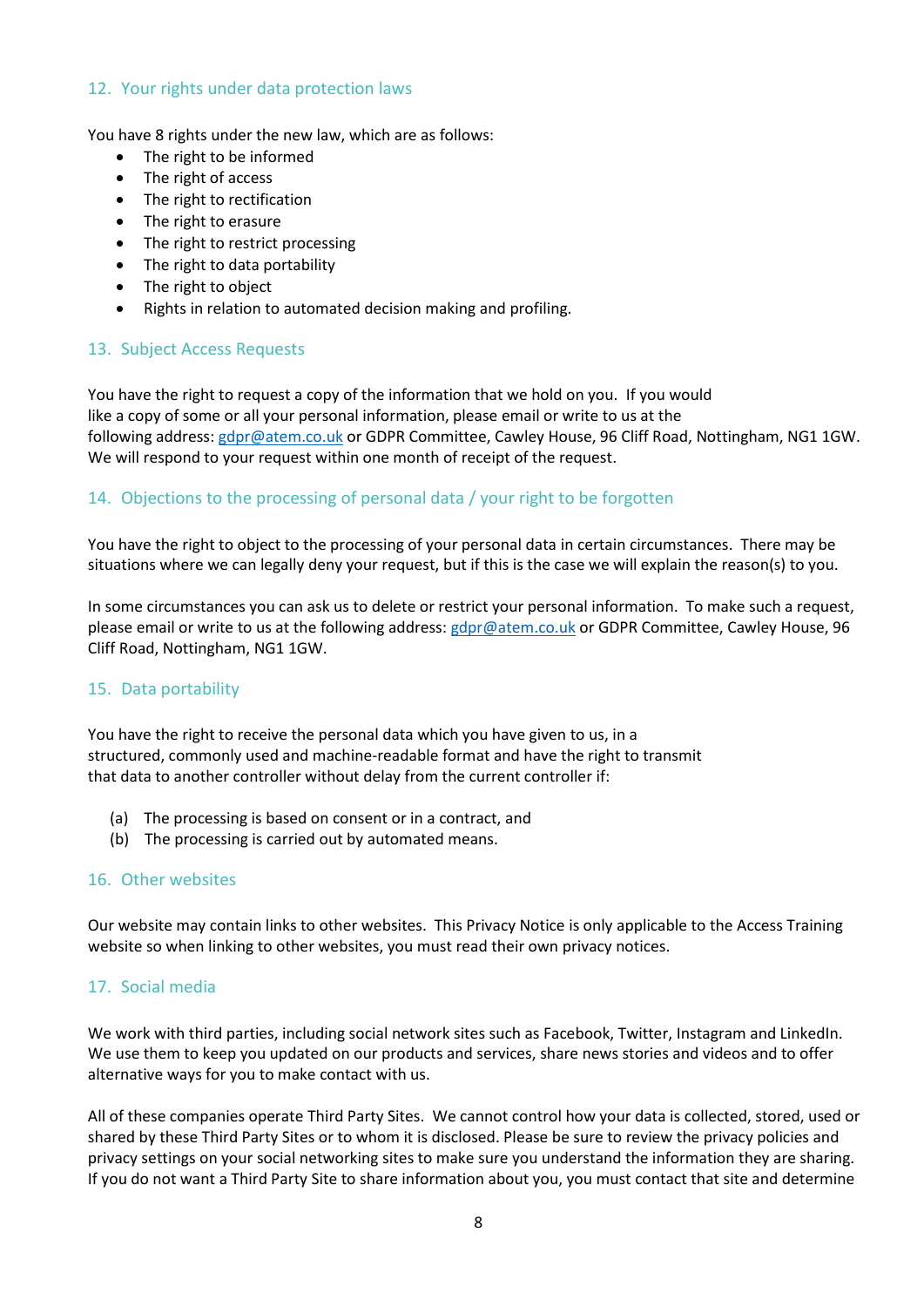whether it gives you the opportunity to opt-out of sharing such information. Access Training is not responsible for how these Third Party Sites may use information collected from or about you.

Social media posts on the Access Training website are publicly available and therefore you should not submit personal information about yourself using these channels. If you decide to use social media to contact us, you accept full responsibility for the security and use of the data provided. Any private messages sent using social media will only be stored for the duration of dealing with your enquiry and any information provided will not be used for any other purposes than customer support.

## <span id="page-8-0"></span>18. Use of Google Analytics and Cookies

We use Google Analytics to collect anonymous information about use of our website. Google Analytics collects information such as how often users visit this site, what pages they visit, when they do so and what other sites they used prior to coming to this site. We use the information we get from Google Analytics only to improve our website.

Although Google Analytics places a permanent cookie on your web browser to identify you as a unique user next time you visit our website, the cookie cannot be used by anyone but Google whose ability to use and share information collected by Google Analytics about your visits to this site is restricted by the Google Analytics Terms of Use and the Google Privacy Policy.

Google Analytics uses cookies to define user sessions, which allows for the collection of data about how visitors are using the websites. First Party Cookies are used which means that the cookies are linked to a specific website domain and Google Analytics will only use that cookie for statistical analysis related to your browsing behaviour on that specific website.

If you wish to, you can opt out by turning off cookies in the preferences settings in your web browser or you can use Google's opt out tool within Chrome.

### <span id="page-8-1"></span>19. Complaints regarding data protection

The organisation is dedicated to being compliant with the DPA (2018) and the GDPR (2018). Individuals, any member of staff, applicants or a learner wishing to report concerns should, in the first instance, contact the GDPR Committee who will aim to resolve any issue, at [gdpr@atem.co.uk](mailto:gdpr@atem.co.uk) or GDPR Committee, Cawley House, 96 Cliff Road, Nottingham, NG1 1GW.

If the individual feels the complaint has not been dealt with to their satisfaction, they can formally complain to the Information Commissioner's Office at https://ico.org.uk/make-a-complaint/ or Information Commissioner's Office, Wycliffe House, Water Lane, Wilmslow, Cheshire, SK9 5AF.

### <span id="page-8-2"></span>20. Changes to our Privacy Notice

Access Training reserve the right to update this Privacy Notice at any time to take account of changes in our business and legal requirements.